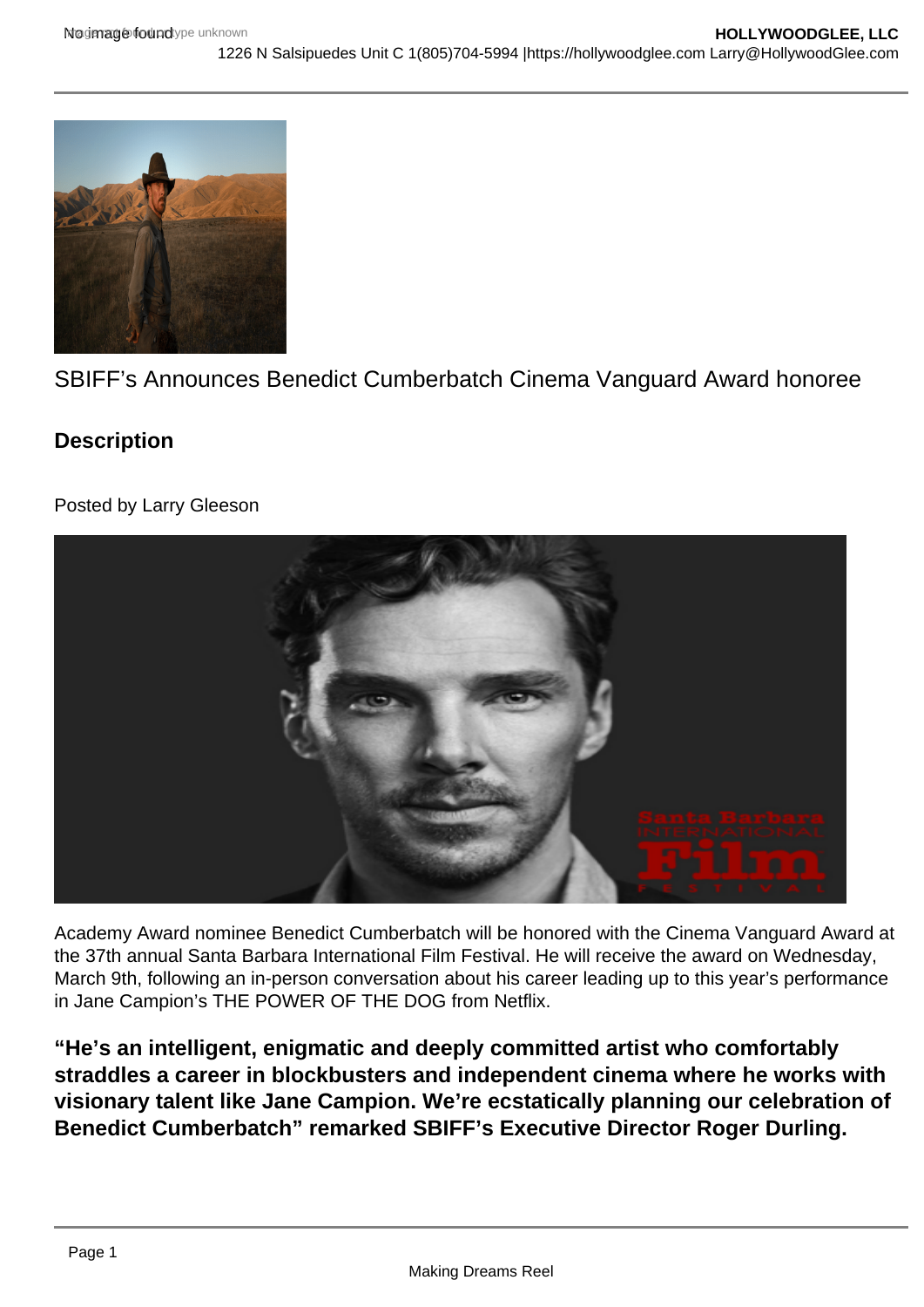SBIFF Director Roger Durling on the red carpet at the Opening Night Film 'Diving Deep: The Life An

The Cinema Vanguard Award recognizes actors who have forged their own path, taking artistic risks and making a significant and unique contribution to film. Previous honorees include Carey Mulligan, Laura Dern, Michael B. Jordan, William DaFoe, Casey Affleck, Michelle Williams, Rooney Mara, Eddie Redmayne, Felicity Jones, Martin Scorsese, Leonardo DiCaprio, Amy Adams, Jean Dujardin, Bernice Bejo, Nicole Kidman, Peter Sarsgaard, Christoph Waltz, Vera Farmiga, Kristin Scott Thomas, Stanley Tucci, and Ryan Gosling.